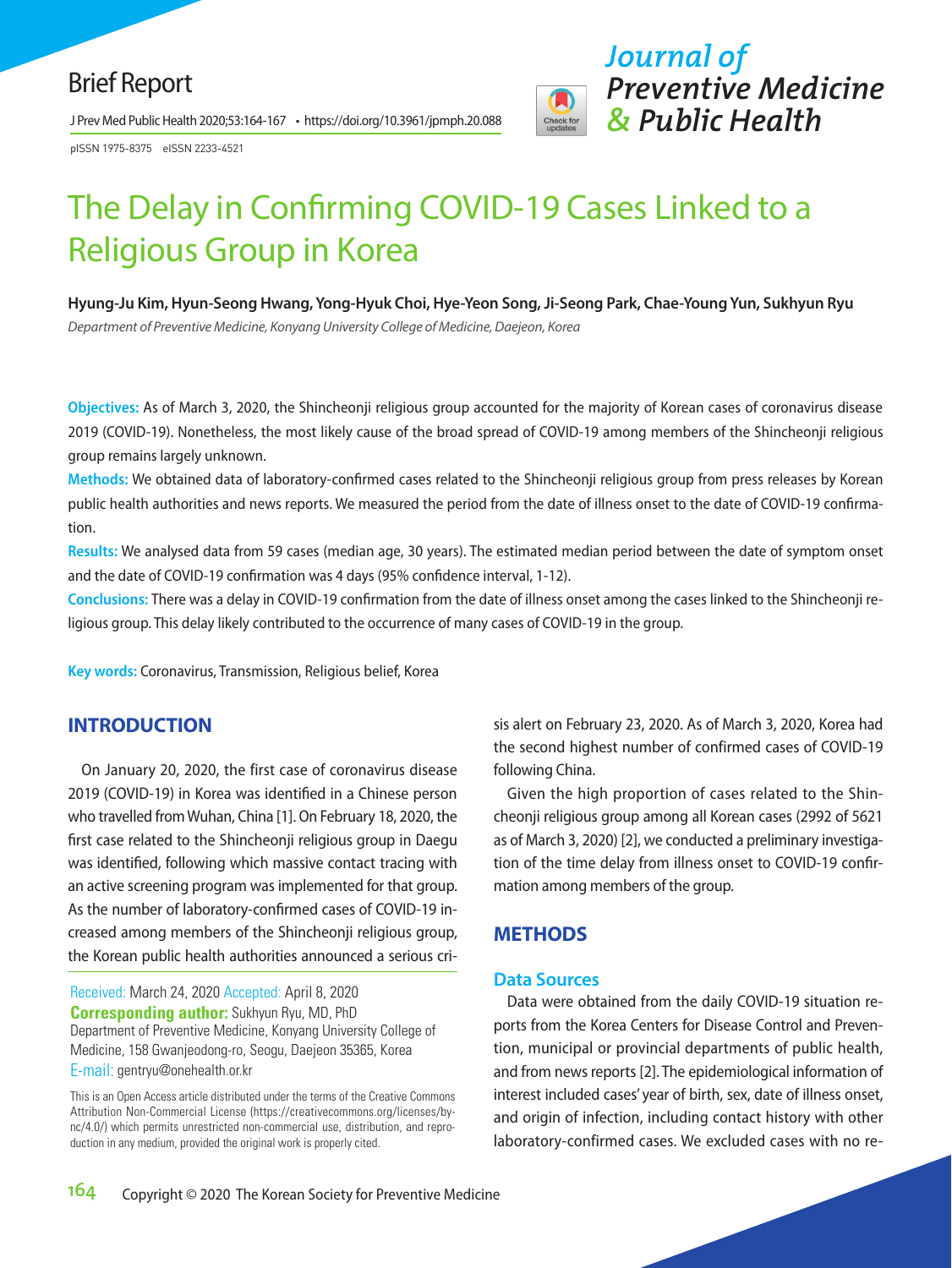# Journal of *Preventive Medicine*<br> *A*<sub>z</sub> *Public Health*

ported symptoms and cases not linked to the Shincheonji religious group. We extracted data on laboratory-confirmed cases using a structured data-extraction form.

#### **Statistical Analysis**

We constructed epidemic curves using the date of illness onset and the date of COVID-19 confirmation. Furthermore, we estimated the time delay between the date of illness onset and the date of COVID-19 confirmation by fitting log-normal,



**Figure 1.** The time delay of coronavirus disease 2019 (CO-VID-19) infections related to the Shincheonji religious group in Korea, as of March 3, 2020. (A) Curve according to the date of laboratory confirmation (n=57). (B) Curve according to the date of illness onset for confirmed cases. (C) The estimated time interval for the confirmation of COVID-19 in laboratoryconfirmed cases using the gamma distribution.

gamma, and Weibull distributions using the available data [3]. We identified probabilistic distribution models and evaluated the suitability of the distribution models through the Bayesian information criterion (BIC) prior to the statistical analysis [4,5]. All statistical analyses were performed using R version 3.0.2 (https://cran.r-project.org/) and the R package "MASS" was used to identify the best model fit.

#### **Ethics Statement**

The need for ethical approval for this study was not necessary, based on the Enforcement Rule of Bioethics and Safety Act No. 13.

#### **RESULTS**

We obtained a publicly available line list of 57 laboratoryconfirmed cases reported between February 20, 2020 and March 3, 2020. The number of cases, as assessed by the date of illness onset, peaked on February 19, 2020 and decreased thereafter (Figure 1A, 1B). Twenty-four cases (42.1%) were male, and the mean age was 37 years (range, 14-77) (Table 1).

Overall, symptoms were reported in 51 cases. The reported symptoms included cough (23 cases; 45.0% of the sample population), fever (12 cases; 23.5%), sore throat (12 cases; 23.5%), myalgia (11 cases; 21.6%), headache (2 cases; 3.9%), rhinorrhoea (2 cases; 3.9%), and chill (2 cases; 3.9%). The average period between the date of illness onset and the date of COVID-19 confirmation was 5.2 days, with a median of 4 days (range, 0-13).

**Table 1.** Demographic characteristics of the laboratoryconfirmed cases of coronavirus disease 2019 infections associated with the Shincheonji religious group in Korea, as of March 3, 2020 (n=57)

| <b>Characteristics</b> | $n$ (%)   |  |  |
|------------------------|-----------|--|--|
| Sex                    |           |  |  |
| Male                   | 24 (42.1) |  |  |
| Female                 | 33(57.9)  |  |  |
| Age $(y)$              |           |  |  |
| $10 - 19$              | 4(7.0)    |  |  |
| $20 - 29$              | 26(45.6)  |  |  |
| 30-39                  | 4(7.0)    |  |  |
| 40-49                  | 9(15.8)   |  |  |
| 50-59                  | 8(14.0)   |  |  |
| 60-69                  | 5(8.8)    |  |  |
| 70-79                  | 1(1.7)    |  |  |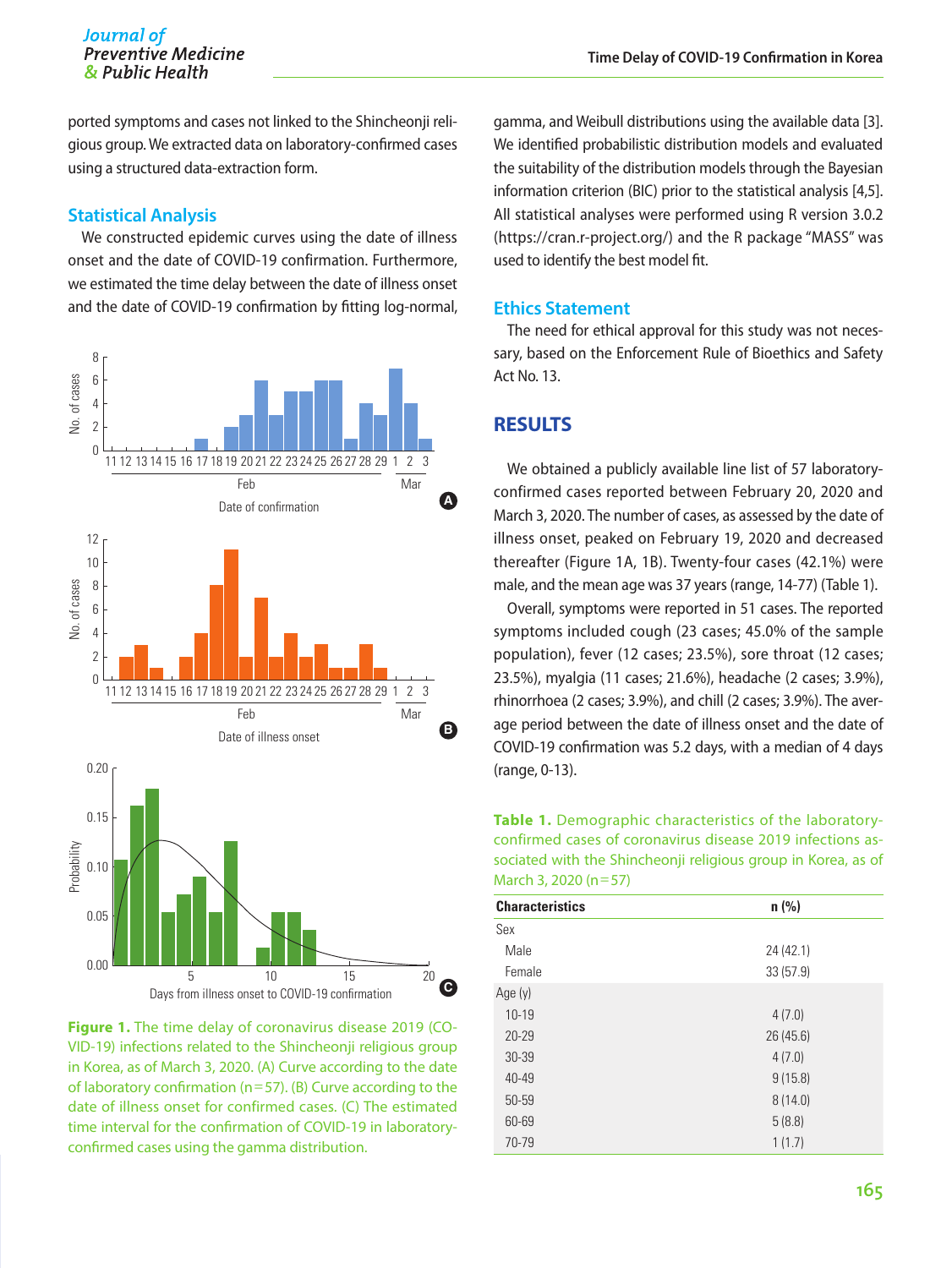Journal of **Preventive Medicine** & Public Health

**Table 2.** Estimated distribution of the time interval from illness onset to coronavirus disease 2019 confirmation among cases in the Shincheonji religious group in Korea

|                        | <b>Estimated distribution</b> |                             |                             |
|------------------------|-------------------------------|-----------------------------|-----------------------------|
|                        | Weibull                       | Log-normal                  | Gamma                       |
| Mean $\pm$ SD (95% CI) | $5.3 \pm 1.5$<br>(0.8, 12.0)  | $5.5 \pm 4.8$<br>(1.2.14.4) | $5.3 \pm 3.7$<br>(1.0.12.4) |
| BIC.                   | 2930                          | 294 6                       | 2927                        |

SD, standard deviation; CI, confidence interval; BIC, Bayesian information criterion.

The period of time delay was best fit by the gamma distribution (BIC=292.7). Based on our model fit to the distribution, the estimated mean time delay was 5.3 days, with a 95% confidence interval of 1.0 -12.4 days (Figure 1C, Table 2).

## **DISCUSSION**

We investigated the cases of COVID-19 related to the Shincheonji religious group in Korea. In the secretive Shincheonji religious group, it is believed that the group's founder and leader can interpret the secret metaphors in the Holy Bible [6]. The members of the group believe that their spirit and bodies are immortal [7]. This belief may have led to their behaviour of not approaching public health authorities when they had CO-VID-19-related symptoms (e.g., fever or cough) and to their uncooperative attitude towards epidemiological investigations [8]. This is likely to have contributed to the delayed confirmation of cases, despite the massive nationwide public health campaign regarding COVID-19 that was implemented in early February 2020. A previous study demonstrated that early detection of possible cases and prompt interventions are important to help preventing a large number of cases [9]. Therefore, this delay may have resulted in the broad spread of COVID-19 related to the Shincheonji religious group. In this group, worshippers kneel on the floor and hold worship services with a distance of about 10 cm between worshippers. Furthermore, they usually share lunch boxes after the worship [10,11]. Therefore, the method of worship may have also contributed to the transmission of COVID-19.

In our study, fever and cough were the most common symptoms, which is consistent with findings of previous studies conducted in China [12,13]. However, the proportion of cases having fever or cough was lower than that in a previous study of hospitalised patients.

In response to the surge of cases of COVID-19 related to the

Shincheonji religious group, the Korean National Assembly approved the Corona Three Act on February 26, 2020 [14]. This act encoded revisions of the Korean laws on infection prevention, quarantine, and medicine; specifically, the regulations regarding cases of infectious diseases were revised to mandate testing and quarantining of individuals suspected of having COVID-19 by national law. The enactment of the Corona Three Act was a significant event in Korea in that it was the first pangovernmental measure to prevent the spread of infectious diseases.

Our study is the first to analyse the confirmed cases of COV-ID-19 related to the Shincheonji religious group in Korea, which accounts for the largest proportion of cases of COVID-19 in Korea. However, the cases in our study are a sample collected from the publicly available data related to the Shincheonji religious group, which may have affected the study results. The date of illness onset may differ from the actual date of symptom onset as the data was based on each patient's memory; therefore, it should be noted that this factor may have led to recall bias in our study.

In conclusion, using publicly available data, we estimated a mean delay of 5 days between illness onset to isolation of CO-VID-19 cases among a religious group in Korea. Additional studies to measure the time interval between symptom onset and isolation of cases among different clusters of COVID-19 are needed to help to evaluate the effectiveness of public health interventions against the spread of COVID-19 in the community.

## **CONFLICT OF INTEREST**

The authors have no conflicts of interest associated with the material presented in this paper.

#### **FUNDING**

None.

## **ACKNOWLEDGEMENTS**

This research was conducted as a part of the project of Community Medicine and Practice at Department of Preventive Medicine, Konyang University College of Medicine, Daejeon, South Korea.